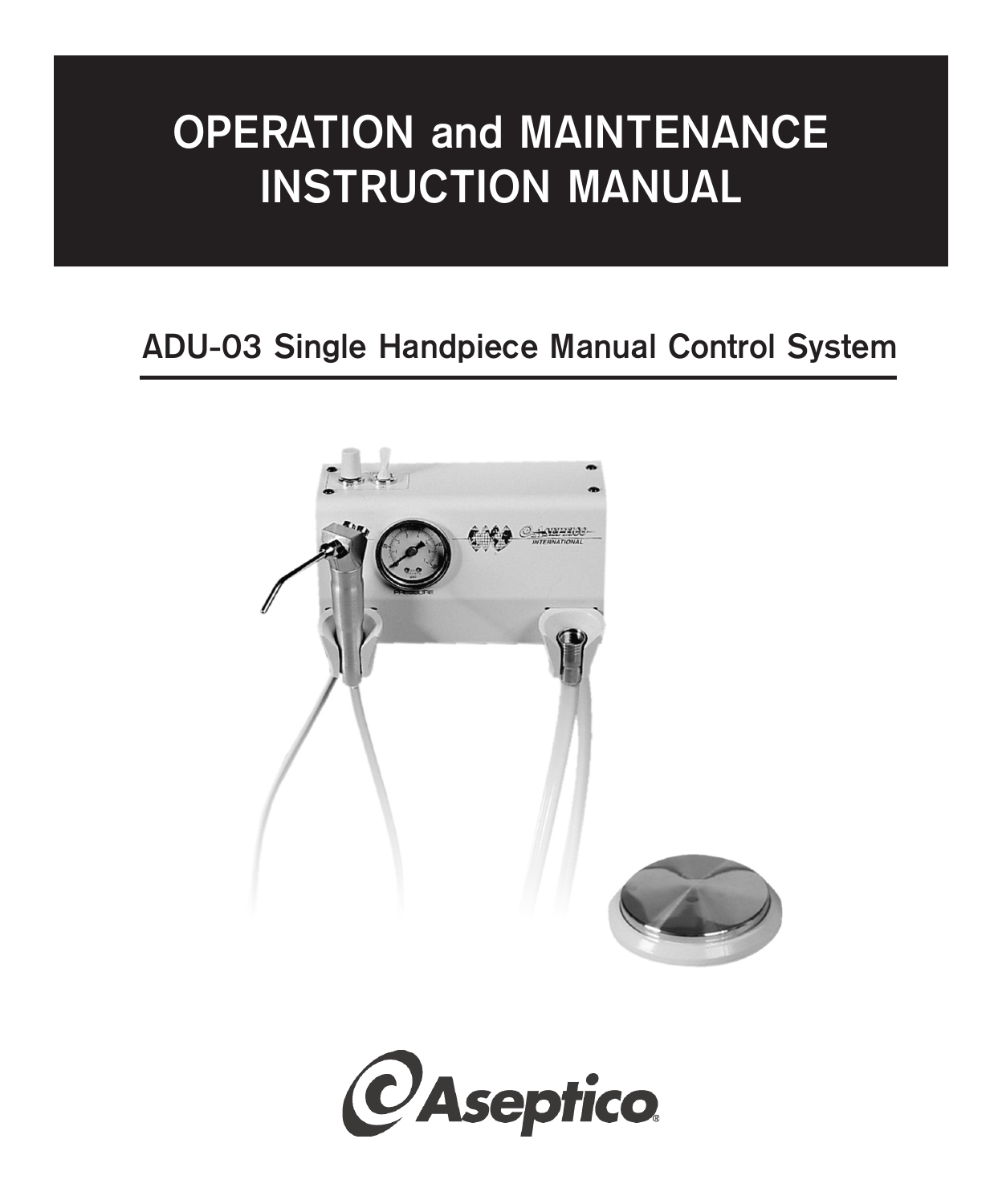The Aseptico ADU-03 is one of the finest pneumatic handpiece control systems available to the professional. Offering manual activation and easily mounted on a wall or post, the ADU-03 provides an economic control system for a dental operatory, hygienist's room, or satellite office.

*Congratulations!*

This system is engineered to provide many years of reliable service. Please read the instructions provided in this manual to receive the best and longest service from your Aseptico equipment.

Separate manuals may be provided to cover the operation and maintenance of handpieces or other accessories for your unit. Handpieces are purchased separately.

## PACKAGE CONTENTS

### OPTIONS

- ADU-03 Pneumatic Control Unit
- TA-90D 3-Way Air/Water Syringe with Tip
- AA-42 Foot Control and Tubing

## SETUP:

1. Use the WALL MOUNTING HOLES to secure cabinet back to a flat vertical surface (see Fig. 1)



- 2. Attach the front of the unit to the CABINET MOUNTING TABS using the 8 screws provided (see Fig. 1).
- 3. Connect the braided airline to a clean regulated 70-100 PSI compressed air supply.
- 4. Connect the blue water line to 35psi max city water supply -OR- if using the **Optional NWS-7 Water System**, fill the white plastic water-supply bottle with clean water and attach the bottle to the white fitting on the underside of the unit (see Fig. 2).



• NWS-7 Self-Contained Clean Water System with AA-61 Water Connector for scalers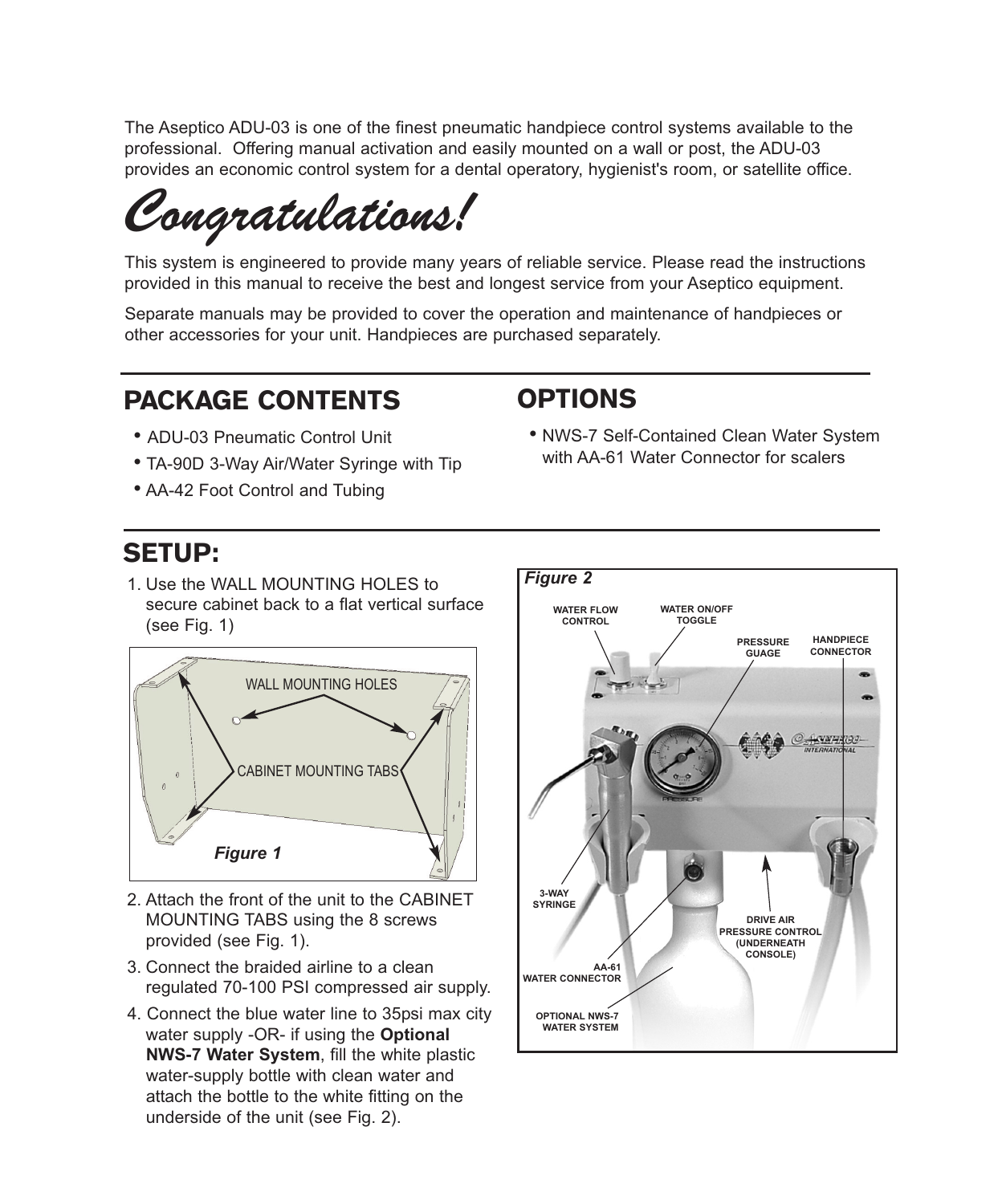## OPERATION FUNCTIONS: (Refer to Fig. 2)

#### **Water On/Off Toggle:**

Controls the on/off flow of water coolant to the handpiece.

#### **Water Flow Control:**

Adjusts the water coolant flow to the handpiece.

#### **Pressure Gauge:**

Gives a visual indication of the drive air pressure to the handpiece.

#### **Drive Air Pressure Control:**

Adjusts the drive air pressure to the handpiece.

#### **Foot Control:**

Controls the drive air pressure to the

#### handpiece. Apply light foot pressure to any part of the foot control cover.

#### **3-Way Air /Water Syringe:**

Delivers air, water, or a combination mist. Supplied with autoclavable tip.

#### **NWS-7 Water System (Optional)**:

White 1-liter bottle dispenses water through the 3-Way Air/Water Syringe and handpiece.

#### **AA-61 Water Connector:**

Provides water via standard 1/4" quick disconnect to independent Cavitron or scaler units requiring a water supply.

## UNIT OPERATION:

**Handpiece** - Connect either a high-speed or low-speed handpiece to the handpiece connector. Depress foot control for operation.

**3-Way Air/Water Syringe** - Depress the right button for air operation, and the left button for water operation. Depressing both buttons will create a mist. The syringe features quickchange autoclavable tips: To remove a tip, press on the locking collar surrounding the tip socket and pull the used tip straight out of the socket (see Fig 3). To insert a new tip, press

locking collar and push tip into socket as far as it will go. Release collar and gently tug on tip before using to ensure that tip is securely locked into socket.



## **CLEANING**

#### **Syringe Tip Sterilization:**

- **1)** Remove contaminated syringe tip.
- **2)** Remove all visible signs of contamination before autoclaving.
- **3)** Autoclave tip at 132° C (270° F) for ten minutes.
- **4)** Sterilize between each patient use.

**NOTE**: Since only the tips can be autoclaved, it is recommended that the air/water syringe be bagged with a disposable, single-use plastic sleeve between each patient use.

**Water Lines:** Disinfect the water lines weekly. Prepare a 1:10 bleach solution (1 part household bleach to 10 parts water). Remove water reservoir and discard residual water. Replace empty water supply tank and air purge all waterlines. Fill water supply tank with bleach solution. Run bleach solution through all lines. Allow bleach solution to stand in lines for 10 minutes. Remove water supply tank and discard bleach. Flush water supply tank and all lines thoroughly with clean water. Air purge and leave lines dry until next clinical use.